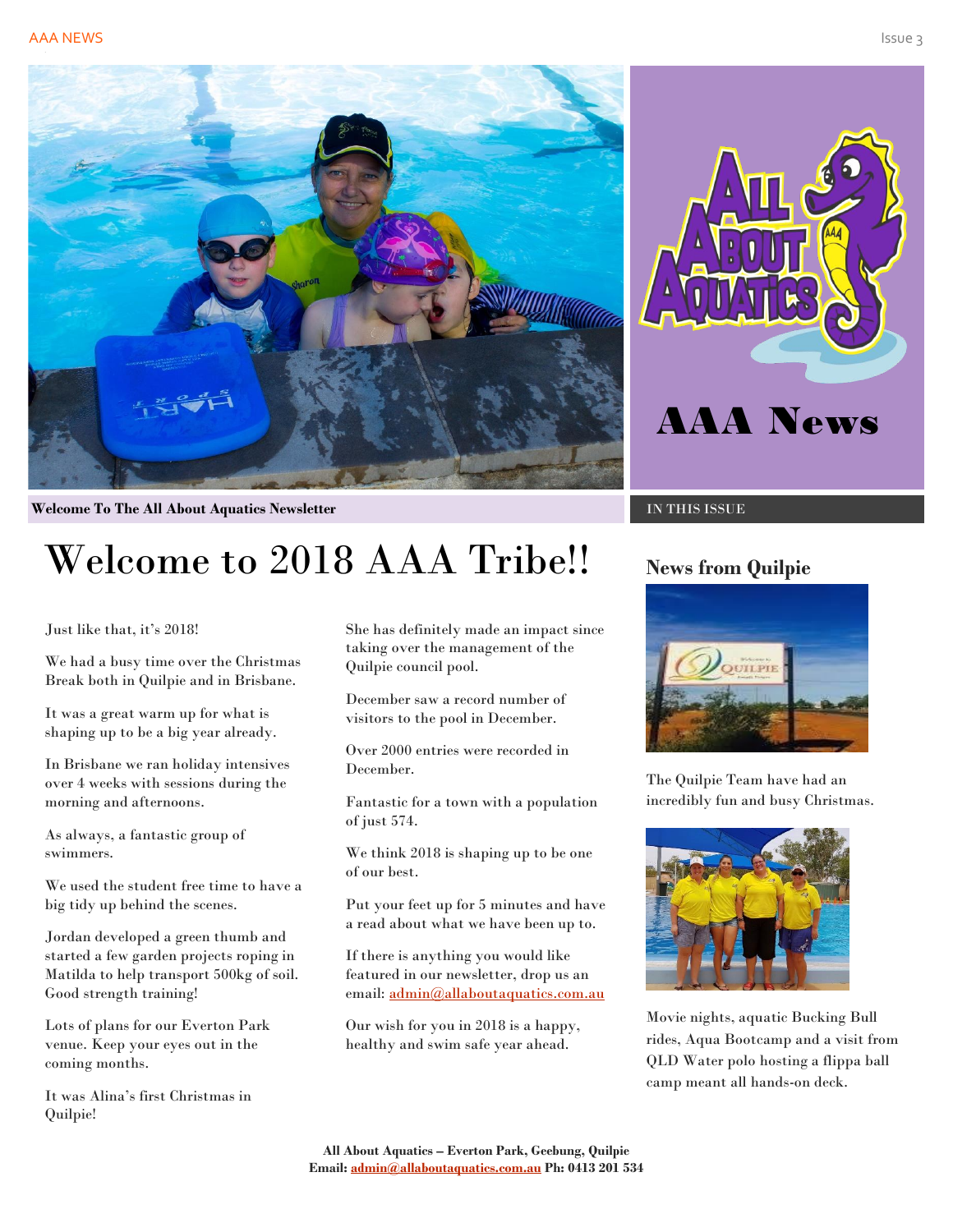Water polo Queensland visited Quilpie in January for a week-long camp.

Sessions ran each day and were a hit with all that attended.



To see more pics and videos of the action check out Quilpie's Facebook page – All About Aquatics – Quilpie.

A big thank you to Water polo Queensland for visiting Quilpie Shire.

# **December/January Holiday Intensives at Everton Park**

December and January, we ran Holiday Intensive Programs for LTS, Squads and Flippa Ball.



Early morning sessions for Adult and Junior squaddies as well as morning LTS classes and afternoon LTS, squads and Flippa ball.

In a way it was like our own AAA mini  $5<sup>th</sup>$  term!

Some regular faces and some new students to AAA with some fantastic progress made by so many AAA swimmers.

We will be running Holiday Intensives again at the end of Term One.

We will advertise on our Website and Facebook Page closer to the end of term.

# **Adult LTS & Squads at Everton Park**

Monday, Wednesday and Friday just after the sun has risen our AAA Adult squads are at the pool working hard.



If you aren't quite squad ready, please don't let that deter you. We have sessions on Tuesday and Thursday mornings that are perfect for that swim comeback.



We also have adult Learn to Swim classes and private lessons available.

If getting back in the swim was on your resolution list for 2018 give us a call.

We would love to see you on pool deck and help you achieve your swim goals.

#### **Swim Clubs**

AAA are proud to support the amazing Swim Clubs that operate out of our venues.



The Everton Park Sharks are back in action Friday Feb 2nd.



Geebung Amateur Swim Club are back hosting a club swim night Friday 26th of Jan.

Club swimming is a great opportunity to test out your hard-earned swimming skills.

If you would like more information, give us a call and we can put you in touch.